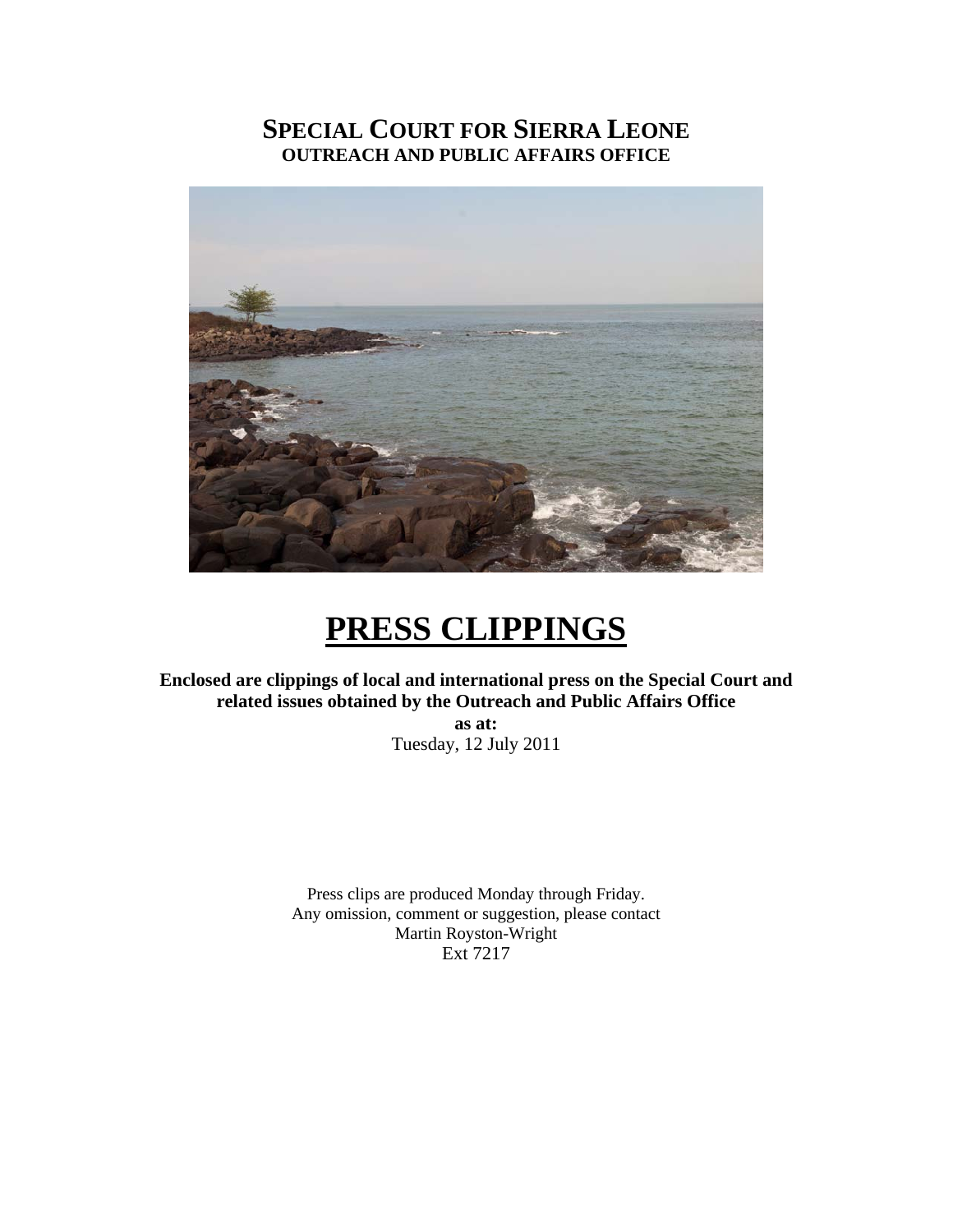| <b>Local News</b>                                                                            |               |
|----------------------------------------------------------------------------------------------|---------------|
| 5 Face Special Court / The Exclusive                                                         | Page 3        |
| 'Bomblast and Five Others to Face Court for Contempt of Court / The Torchlight               | Page 4        |
| ECOWAS Chief Judges Commend Community Court / Premier News                                   | Page 5        |
| <b>International News</b>                                                                    |               |
| "Don't Be a Victim Twice" / Victims' Participation in STL Proceedings / STL                  | Page 6        |
| Kenya: ICC Gives 14 Witnesses Lifetime Protection / Nairobi Star                             | Page 7        |
| George W Bush Should Be Prosecuted Over Torture, Says Human Rights Group / The Guardian      | Pages 8-9     |
| Protecting Israeli War Crimes. Nuggets From a Nut House: From Netanyahu to / Global Research | Pages $10-12$ |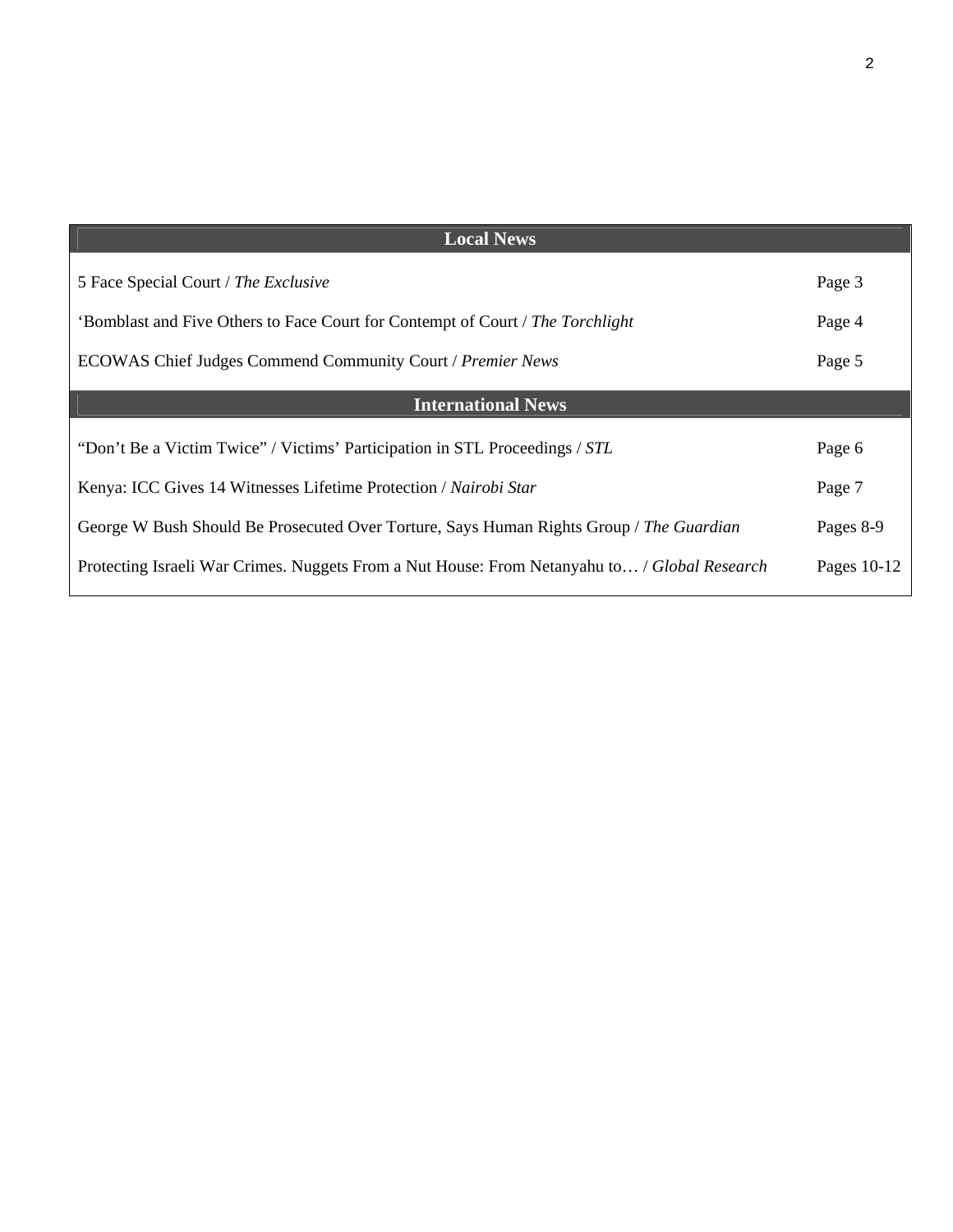# 5 Face Special Cour

By Ayodele Deen-Cole

Five former AFRC/RUF fighters will appear before the Special Court for Sierra Leone to plead to charges of contempt. Hassan Papa Bangura aka Bomblast. Samuel Kargbo aka Sammy Ragga, Ibrahim Bazzy Kamara, Santigie Borbor Kanu aka 55 and Eric Senessie are all accused of attempt to interfere with prosecution witnesses.

Four of them will appear before Justice Teresa Joherty. Hassan P. Bangura and Samuel Kargbo personally while Ibrahim Bazzy Kamara and Santigie B. Kanu aka 55 will join via video link from Rwanda.

Bazzy faces three counts; two for at-

tempting to bribe witnesses to recount statements given in the AFRC trials while another one for disclosing the name of a private witness. And the three other accused all face two counts of attempting to bribe witnesses to recount statements.

Eric Senessie will face the court on a nine-count order in lieu of an indictment. And also nine counts of attempting to induce prosecution witness in the Charles Taylor trial currently before the court in The Hague. All accused fighters will be getting legal representations with assistance from the Special Court. All of them face a fine of Le 2 million or seven years imprisonment. And in some cases both fines and jail terms.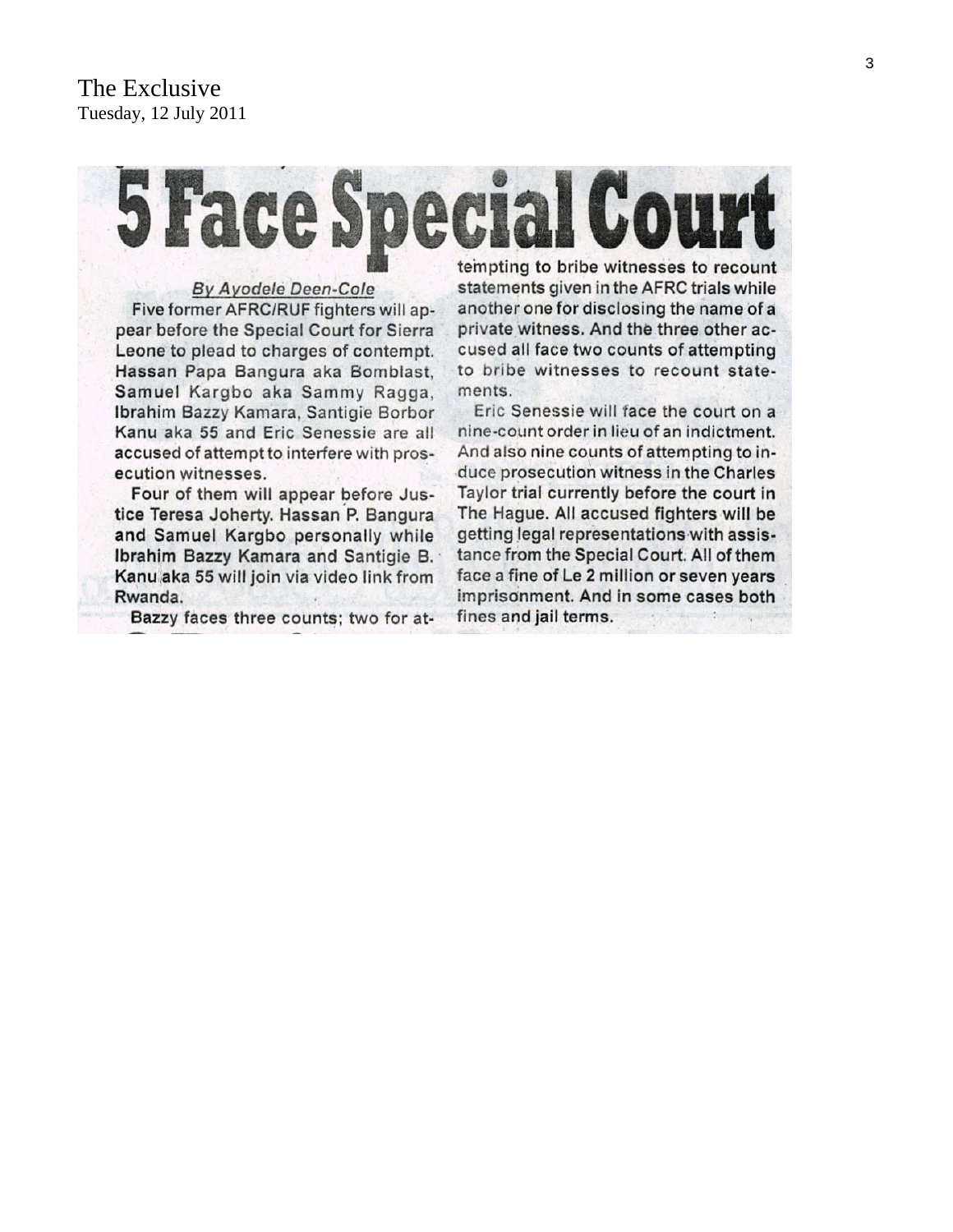## 'BOMBLAST' AND FIVE OTHERS TO FACE **COURT FOR CONTEMPT OF COURT**

#### Court Indicts Five for Contempt, Alleges Interference With Witnesses **PRESS RELEASE**

#### Freetown, Sierra Leone, 7 June 2011

Five persons have been served with "orders in lieu of an indictment" charging them with contempt of court under Rule  $77(A)$  of the Rules. They are alleged to have interfered with Prosecution witnesses who testified in two separate trials before the Special Court.

Two convicted former leaders of the Armed Forces Revolutionary Council, Ibrahim Bazzy Kamara and Santigie Borbor Kanu (AKA: "Five-Five"), were given the indictment at Rwanda's Mpanga Prison, where they are serving lengthy sentences for war crimes and crimes against humanity. Charged with Kamara and Kanu are Hassan Papa Bangura (AKA: "Bomblast") and Samuel Kargbo (AKA "Sammy Ragga), resident in Sierra Leone. All four are charged with two counts of attempting to bribe a witness to recant his previous testimony.

Kamara faces an additional count of disclosing the name of a protected witness, "in knowing violation of an order of a Chamber."

In a separate order, the Trial Chamber charged Eric Senessie on nine counts of attempting to induce Prosecution witnesses in the Taylor trial to recant testimony they gave before the Court. No arrest warrants have been issued. All of the accused have sought guidance from the Special Court's Defence Office on obtaining counsel. The "orders in lieu of an indictment" followed separate independent investigations ordered in March 2011 by the Trial Chamber to determine whether allegations raised by the Prosecution provided sufficient grounds to instigate contempt proceedings.

The orders direct that the Accused be prosecuted by independent counsel. Both cases will be heard by Trial Chamber II Presiding Judge Teresa Doherty.

If convicted, the Accused could face prison sentences of up to seven years. fines of up to two million leones (approximately \$500), or both. The date and venue for the hearings has not yet been announced.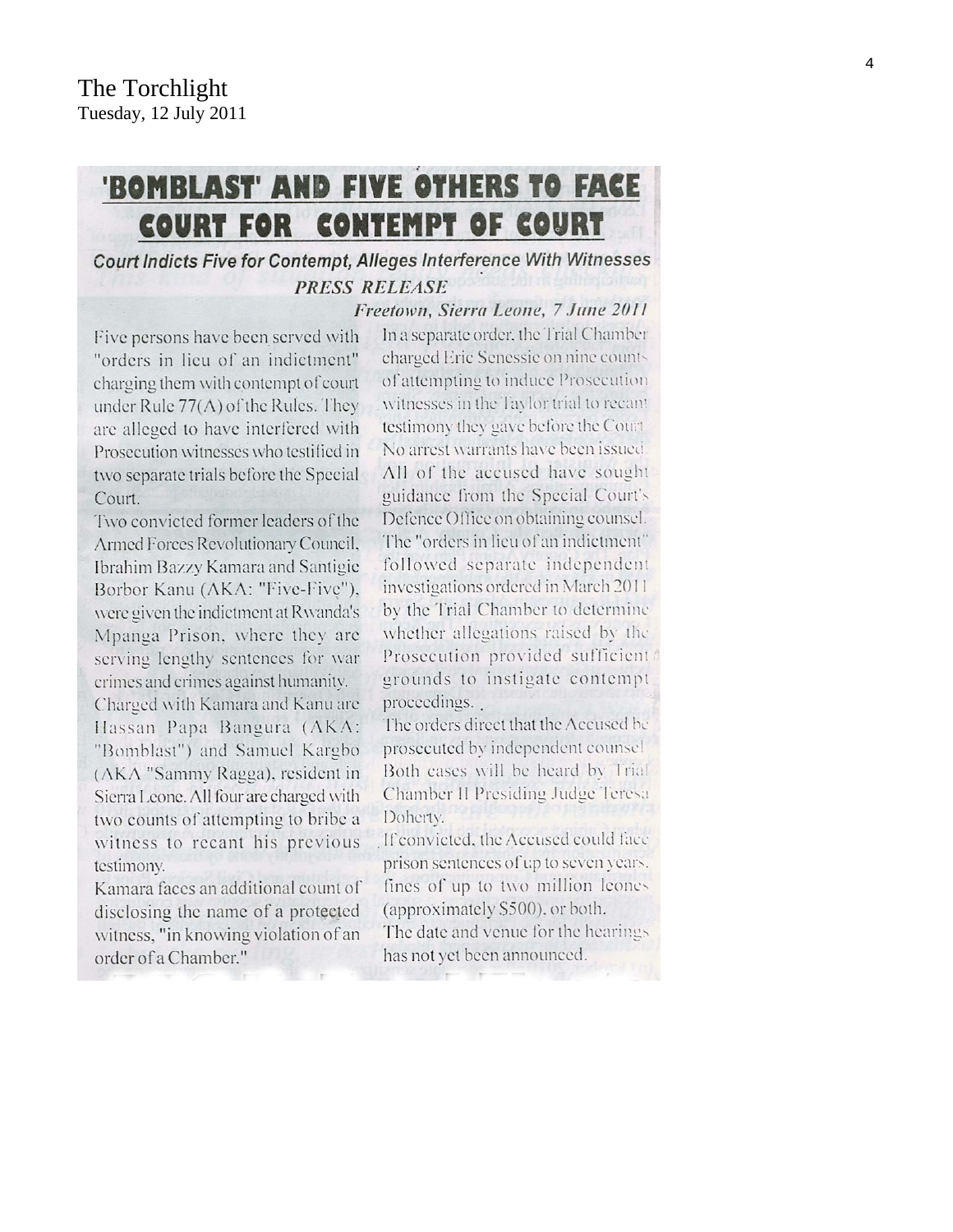# **ECOWAS Chief Judges** mend Communii

#### lifteen Chief Judges of the Economic Community of West African States (ECOWAS) have commended the establishment of the region's community court.

#### **By Pasco Temple**

Justice Umu Hawa Tejan Jalloh on July 6th applauded the work of officials of the court in the area of regional integration, noting that its existence has not only significantly contributed to improving respect for not only the rule of law in the sub-region but also for community law in West African States. The Judges also called for reforms to enable more citizens' gain access to the court, consolidate gains as an institution and strengthen its judgment delivery, to enable it play a that respect for basic human and greater role in the attainment of the objectives of the community.

Assessors described the theme of the celebration, "The Community Court of Justice, ECOWAS: An assessment of Ten Years of Service to Community Law and Perspectives," as very appropriate.

The thematic conference, which was chaired by Rtd. Major General Yakubu Gowon, Former President of the Federal Republic of Nigeria, it saw legal luminaries including Professor Dodzi Koroko, Femi Falana, Professor Tawfiq Ladan, Academics, representatives of Nigerian Bar Association, West African Bar Association, the regional courts of South African Development Community, the Court of Justice of the Economic and Monetary Community of Central Africa, and others.

Nigerian Bar Association saluted the today."

The judges, including Sierra Leone's leadership of the Court for steering the affairs of this principal judicial organ of the community in the last ten years and for making significant judicial in-roads in upholding the rule of law, protecting citizens against impunity, lawlessness and the violations of their fundamental human rights guaranteed under both international and domestic human rights regimes.

"This is a demonstration of our community courts capacity to ensuring environmental rights remains a fundamental value in ECOWAS Community Law and Practice."

According to Dr. Major General (Rtd) Yakubu Gowon, "the court has worked assiduously to realize the objective of encouraging African leaders to be more committed to serving the people and for individuals and governments, organizations to resolve differences without recourse to brute force.

"In this regard, all of these years, the court has been in the forefront of the promotion of the rule of law and the defence of human rights. As we are all aware, ten years in the life of an individual or an institution is a landmark. When that landmark is fulfilled and filled with achievements inspite of all odds, it calls for celebration, such as we are doing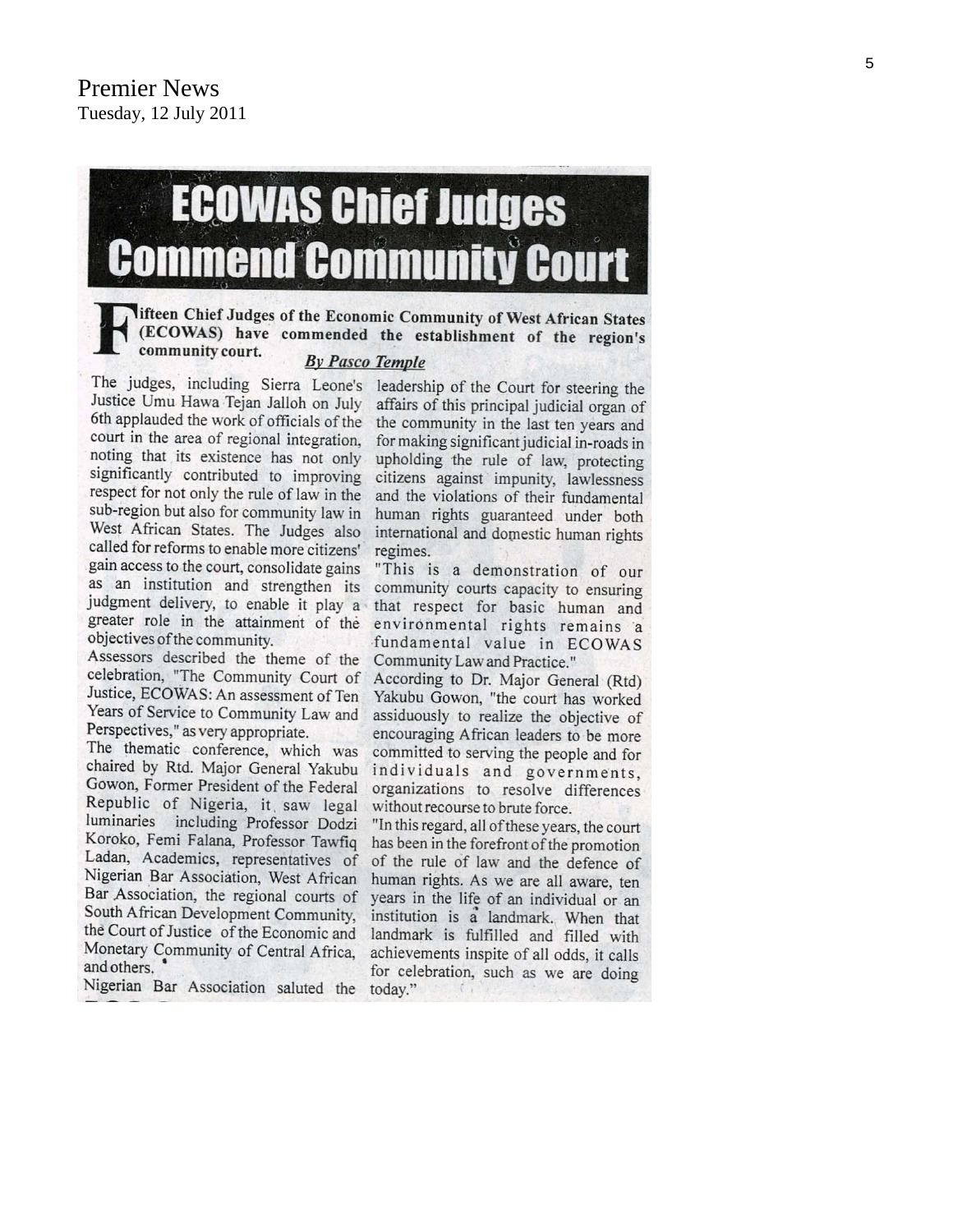#### **STL Press release: "Don't be a victim twice" / Victims' participation in STL proceedings**

The Victims' Participation Unit of the STL has today opened applications for victims to participate in the proceedings before the Tribunal. This follows the confirmation of an indictment by the Pre-Trial Judge on 28 June 2011.

Through this process the voices of victims will be heard. They will be able to fully participate in the trial before the Tribunal, which will seek the truth behind the attack on 14 February 2005 and also serve justice.

Individuals who have suffered physical, mental or material harm can apply to participate in the proceedings as victims by completing the application form on the STL Website. Since the confirmed indictment relates to the attack on 14 February 2005 that killed the former Lebanese Prime Minister Rafiq Hariri and 22 others, only those who were affected by that attack may participate at this stage. The victims' application process is entirely confidential. Once the Pre-Trial Judge approves the application, the victim is entitled to a number of rights similar to those of the Prosecution and the Defense; such as calling and cross-examining witnesses, submitting evidence, and filing motions, with the approval of the judges.

Unless the judges rule differently, victims shall only participate in the proceedings through a lawyer. The Tribunal could, under certain conditions, cover all of the victims' legal costs if they are unable to afford them.

The Special Tribunal for Lebanon cannot award compensation to victims for the harm they suffered. However, if one or more accused persons are convicted, the Tribunal shall provide victims with a certified copy of the judgment, which they may present before national courts in order to seek compensation.

The Victims' Participation Unit is responsible for assisting the victims participating in the proceedings related to the attack on 14 February 2005 and any other attack (s) over which the Tribunal will have jurisdiction. A Lebanese telephone hotline has been set up to answer victims' questions. To contact the Victims' Participation Unit, call: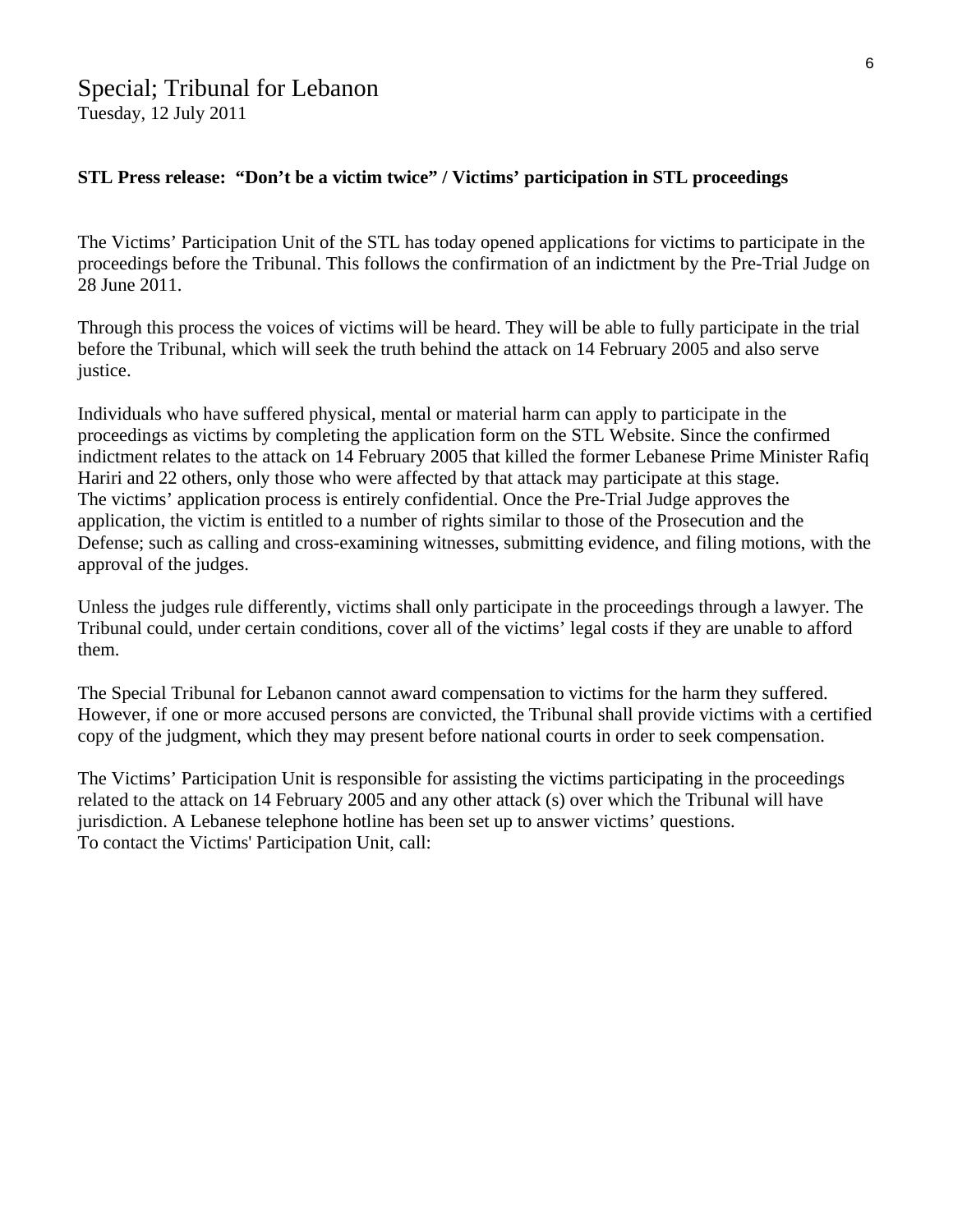#### **Kenya: ICC Gives 14 Witnesses Lifetime Protection**

Matthews Ndanyi

Fourteen witnesses who will testify before the International Criminal Court have been put on lifetime protection and will not return home to Kenya after the trials. The witnesses along with 56 members of their families have been allocated safe homes in European countries.

Eight witnesses so far confirmed for lifetime protection are from Rift Valley while six are from Central Kenya. Six other witnesses including two from Nairobi and one from Western province are still considering their status.

Confirmation hearings for the cases against the Ocampo Six are expected in September this year. The six suspects who Ocampo wants charged are Deputy Prime Minister Uhuru Kenyatta, Eldoret North MP William Ruto, Civil Service boss Francis Muthaura, former Police chief Gen Hussein Ali, Tinderet MP Henry Kosgey and radio journalist Joshua Sang.

The Ocampo Six are facing charges of crimes against humanity for involvement in the violence that followed the disputed election of December 2007. "We have negotiated for lifetime protection and we will not be returning home because that will be too risky", a key witnesses told The Star from his hideout abroad. Two other witnesses confirmed they were in the same position.

The witness said they had also declined the possibility of the ICC trials being held in Kenya or a neighbouring country for security reasons. For security reasons he said even their other relatives in Kenya did not know the location of their hideouts.

He confirmed that they were ready to give evidence in the confirmation hearings at the ICC in September. The witnesses are due to soon sign for the lifetime protection with the ICC and host countries. The witnesses from Central Kenya denied claims that they were coached to implicate the suspects named by Ocampo.

The witness said they relied on the office of the ICC Chief Prosecutor Louis Moreno Ocampo to ensure their lives were protected during and after the trials. "We know the risks involved and we have informed the ICC about all our concerns. They have put in place good mechanisms for our protection and we are ready for the process", he said. The ICC Witness Protection Unit is still working on finer details on how the witnesses will live comfortably abroad.

Plans are underway to enroll their children to schools and engage the other family members in some form of employment but under tight security. Some witnesses have already visited the ICC at The Hague in Netherlands to familiarize themselves with the chambers and to confirm the evidence they are likely to give before the court.

So far no witness considered credible by the ICC has dropped out or withdrawn their evidence which also includes recorded material obtained during the poll violence that left more than 1,300 Kenyans dead.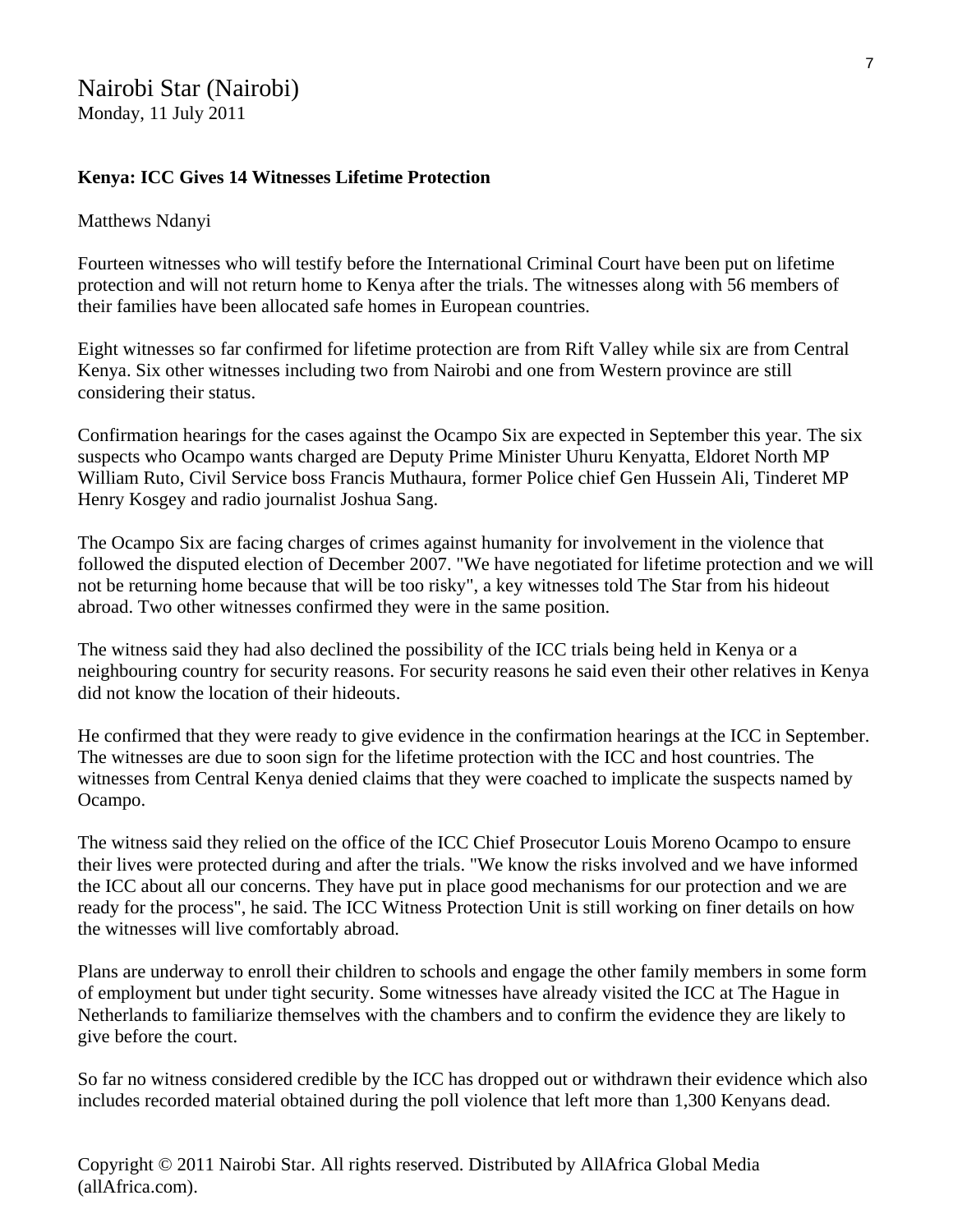#### The Guardian Tuesday, 12 July 2011

#### **George W Bush should be prosecuted over torture, says human rights group**

Human Rights Watch claims Obama administration 'failing to act on evidence', and also names Cheney and Rumsfeld in report



*George W Bush, whose administration is accused by Human Rights Watch of authorizing use of torture. Photograph: Christopher Furlong/Getty Images* 

A US [human rights](http://www.guardian.co.uk/law/human-rights) group has called on foreign governments to prosecute George W Bush and some of his senior officials for war crimes if the [Obama](http://www.guardian.co.uk/world/obama-administration)  [administration](http://www.guardian.co.uk/world/obama-administration) fails to

investigate a growing body of evidence against the former president over the use of [torture.](http://www.guardian.co.uk/law/torture)

The New York-based [Human Rights Watch said in a report](http://www.hrw.org/node/100263) released on Tuesday that the US authorities are legally obliged to investigate the top echelons of the Bush administration over crimes such as torture, abduction and other mistreatment of prisoners. It says that the former administration's legal team was part of the conspiracy in preparing opinions authorising abuses that they knew to have no standing in US or international law.

Besides Bush, HRW names his vice-president, [Dick Cheney](http://www.guardian.co.uk/world/dickcheney), the former defence secretary, [Donald Rumsfeld,](http://www.guardian.co.uk/world/donald-rumsfeld) and the ex-CIA director, George Tenet, as likely to be guilty of authorising torture and other crimes.

The group says that the investigation and prosecutions are required "if the US hopes to wipe away the stain of Abu Ghraib and Guantánamo and reaffirm the primacy of the rule of law".

HRW acknowledges the broad allegations are not new but says they should be given fresh attention because of growing documentary evidence with the release of previously classified papers, admissions made in books by Bush and others, and from a leaked International Committee of the Red Cross report that details illegal practices by the former administration.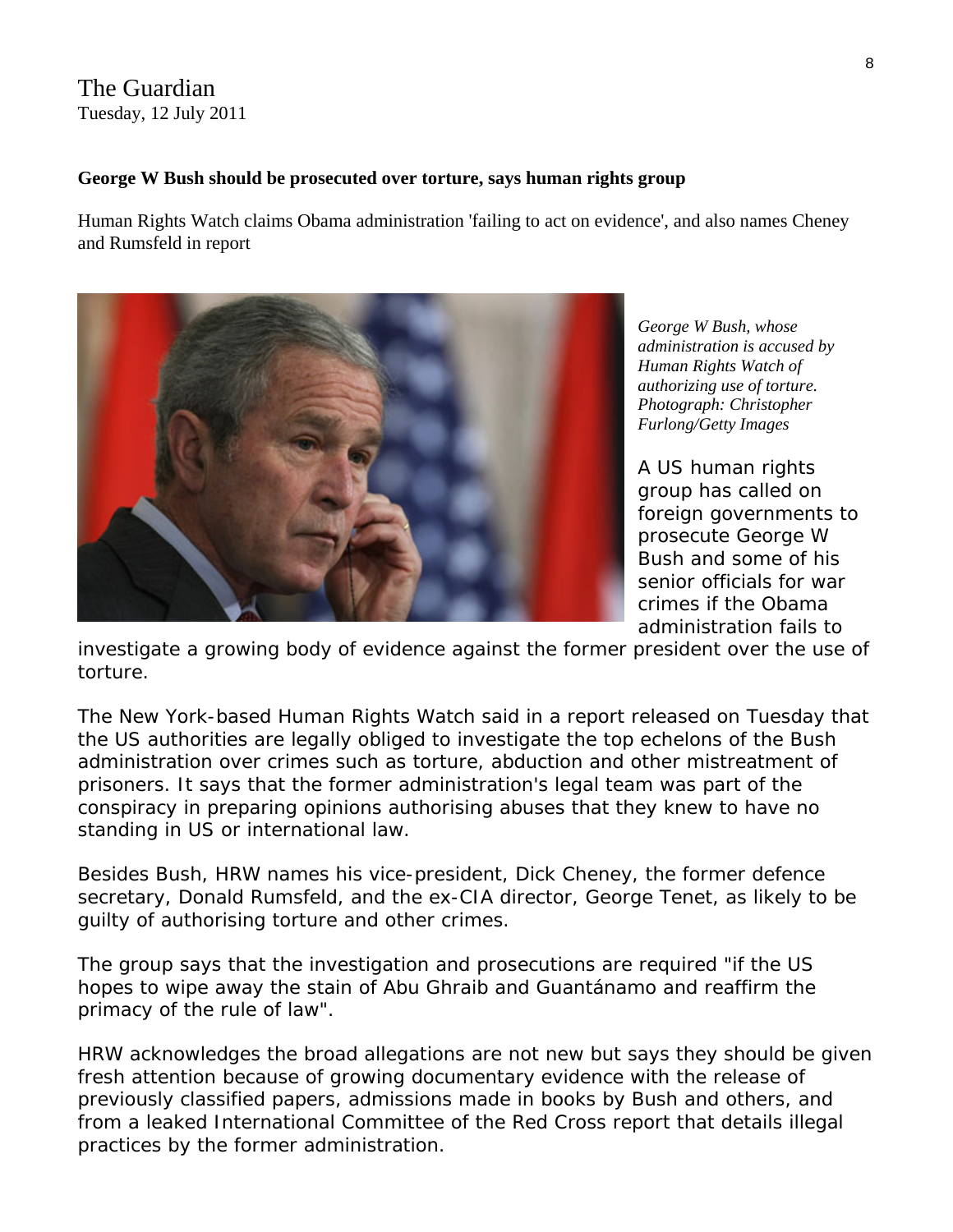The author of the HRW report, Reed Brody, says the issue also deserves renewed scrutiny because the Obama administration has all but abandoned its obligations. "It's become abundantly clear that there is no longer any movement on the part of the Obama administration to live up to its responsibilities to investigate these cases when the evidence just keeps piling up. Just this year we have the different admissions by President Bush that he authorised waterboarding," he said.

HRW says Bush and his senior officials are open to prosecution under the 1996 War Crimes Act as well as for criminal conspiracy under federal law.

"There is enough strong evidence from the information made public over the past five years to not only suggest these officials authorised and oversaw widespread and serious violations of US and international law, but that they failed to act to stop mistreatment, or punish those responsible after they became aware of serious abuses," it said.

Among the accusations in the report are that Bush approved waterboarding, ordered the CIA secret detention programme and approved illegal abductions of individuals delivered to foreign countries for torture, known as renditions.

The report described Cheney as "the driving force behind the establishment of illegal detention policies and the formulation of legal justifications for those policies" including torture. Rumsfeld is said to have "approved illegal interrogation methods that facilitated the use of torture by US military personnel in Afghanistan and Iraq", and Tenet "oversaw the CIA's use of waterboarding", and that the agency also "disappeared" detainees by holding them in incommunicado detention in secret locations.

HRW says an investigation should also examine roles played by Bush's national security adviser, Condoleezza Rice, and the then attorney general, John Ashcroft, and administration lawyers in crafting the legal justifications for torture.

HRW calls on foreign governments to act if the US fails to. "Under international law any country has jurisdiction over torture and war crimes," said Brody.

The organisation noted that over the past two decades an increasing number of countries, particularly in Europe, have applied universal jurisdiction laws in prosecuting individuals responsible for crimes in Rwanda, the Balkans and Africa. The US itself used the principle of universal jurisdiction to prosecute "Chuckie" Taylor – son of former Liberian dictator Charles Taylor, now on trial before an international tribunal – for torture in Liberia.

Asked if foreign leaders, such as Bush's ally, Tony Blair, were also vulnerable to prosecution, Brody said there was a difference between political responsibility and criminal liability for directly ordering abuses. But he said that the political complicity of some European countries makes it necessary for them to act.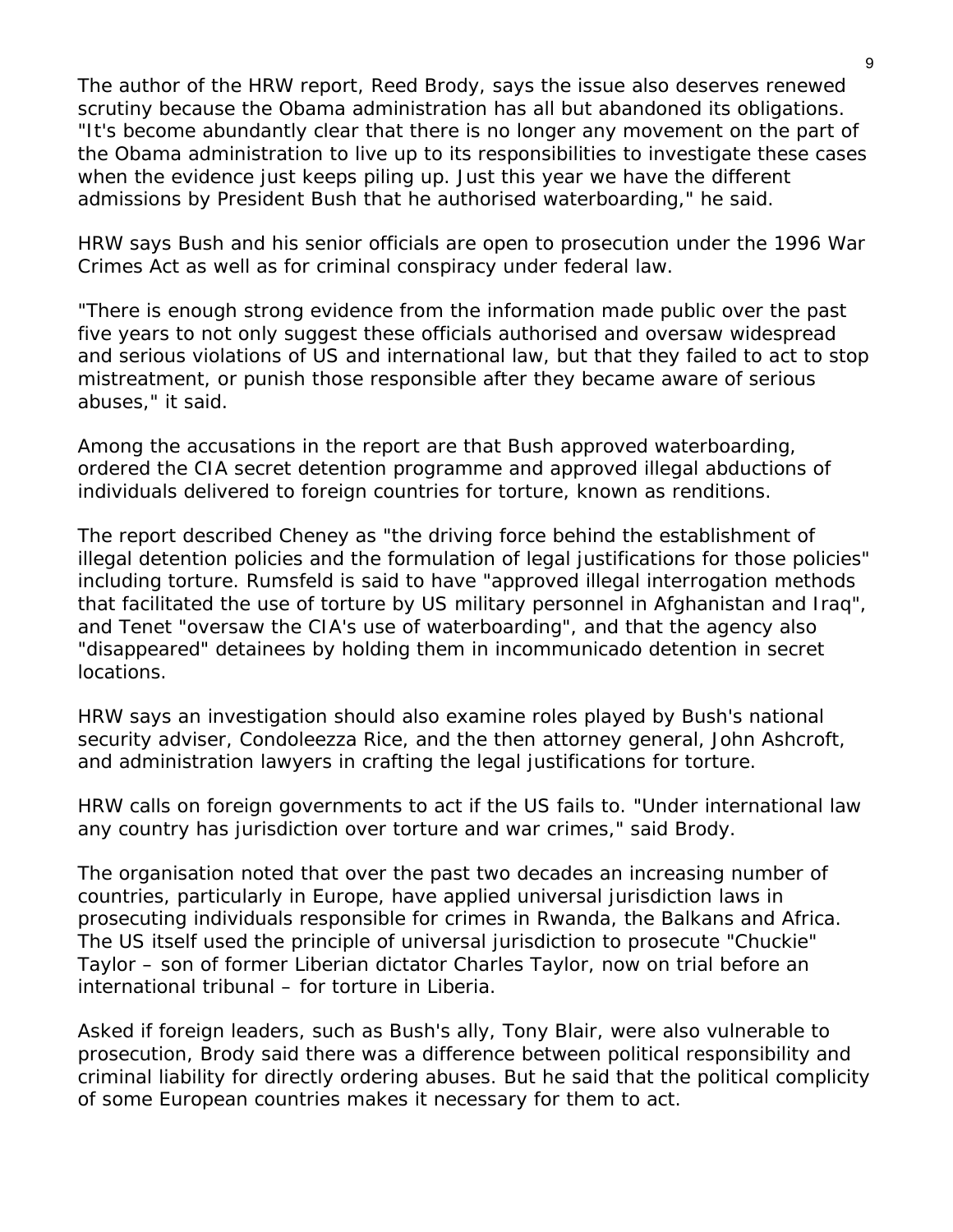Global Research Tuesday, 12 July 2011

#### **Protecting Israeli war crimes. Nuggets from a Nut House: From Netanyahu to Mladic**

#### By Prof Edward S. Herman

The nuggets keep piling up as the United States continues its course toward the abyss, pulling the rest of the world with it. Imagine, 29 standing ovations for Benjamin Netanyahu's May 24th speech by the members of the U.S. congress, who once again displayed their loyalty to a foreign state, their contempt for international law, their racism, and their support of Israeli apartheid and serious ethnic cleansing. Joseph Biden has stated publicly that he is "a Zionist" and that both when a member of the Senate and as Vice President helping Israel was his highest priority ("the center of my work as a United States Senator and now as vice president of the United States.").

It is now routine for U.S. politicians to openly pledge allegiance to Israel , and they readily turn over large resources to Israel at the same time as they are reducing them for U.S. citizens. (This applies fully to President Obama, who bragged to AIPAC that "Because we understand the challenges Israel faces, I and my administration have made the security of Israel a priority. It's why we've increased cooperation between our militaries to unprecedented levels. It's why we're making our most advanced technologies available to our Israeli allies. And it's why, despite tough fiscal times, we've increased foreign military financing to record levels. That includes additional support – beyond regular military aid – for the Iron Dome anti-rocket system.")

The U.S. political leadership is also guilty of protecting Israeli violations of international law, war crimes, state terrorism, and disregard of UN resolutions and court decisions, including consistent support for Israel 's systematic dispossession (ethnic cleansing) operations. How indignant these politicians (and the mainstream media) were over dispossession and ethnic cleansing in civil war-ridden Yugoslavia in the 1990s, and what a contrast with the standing ovations for ethnic cleansing carried out inside the tail that wags the flea-ridden dog! The words, behavior and actions of the fleas, if done in support of an Arabdominated state, would be found immoral, in violation of anti-terror laws, and treasonous. The racist double-standard here is breathtaking.

Similarly, it is striking to see how the rule of law has been rendered so clearly inoperative in other matters supposedly bearing on "national security." It is notable how readily and completely a leader like Obama, an expert on constitutional law, and one who had so explicitly committed himself to return us to that promised land, has followed in its abandonment in what Tom Engelhardt aptly calls a "post-legal" state. ("Are We Living in Post-Legal America ?," TomDispatch.com, May 30, 2011). This is applicable across the board: no prosecutions for authorizing or carrying out torture; for illegal spying on U.S. citizens; or for illegal war-making. In fact the Obama administration has engineered the renewal of the U.S. Patriot Act and has made no attempt to eliminate the 2006 Military Commissions Act. It has aggressively pursued war protesters and extended executive privilege to the right to assassinate U.S. citizens at will. With the Libya war, the administration has carried out a straightforward violation of the War Powers Act requirement that congress must sanction a war not in self-defense, an action that Obama had specifically promised to avoid.

The war against Libya is also one more U.S.-NATO war of aggression in violation of the UN Charter. It is true that the global war lords did get the Security Council to vote them powers to protect civilians under Security Council Resolutions 1970 and 1973, but both before and after these resolutions were passed the NATO-mafia war lords had announced "regime change" as their goal. And they have been extending their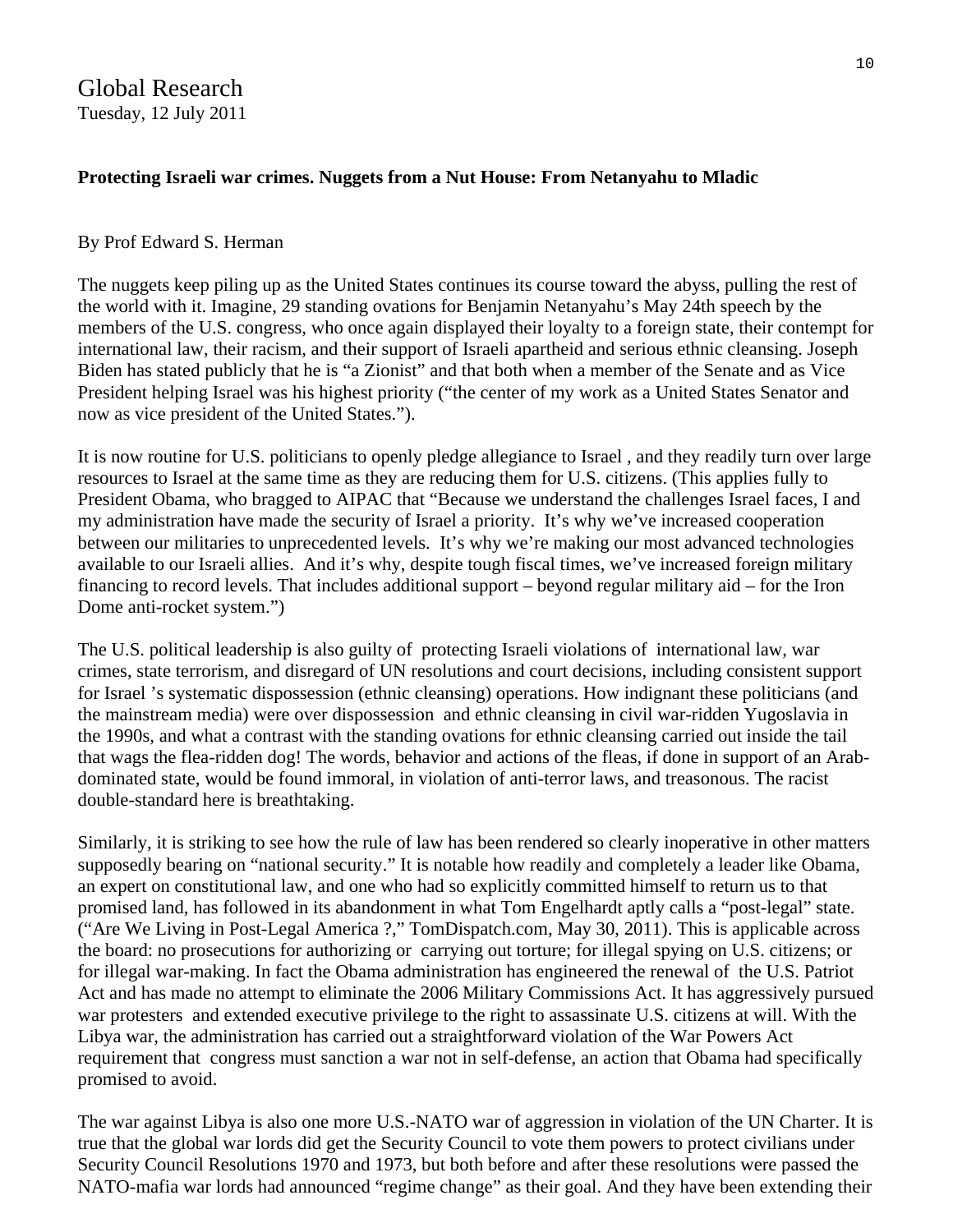bombing raids throughout Libya , killing civilians on an ever-increasing scale, and certain to do to Libya what the United States has done to Iraq (mass killing, mass refugee generation, and devastation).

#### **Mladic and Impunity**

It is a bit mind-boggling to see Human Rights Watch, Richard Goldstone, Ban Ki-moon, and a stream of pundits and officials claim that the arrest of Ratko Mladic shows that the world has conquered "impunity." This was also supposedly proved by the International Criminal Court's (ICC's) issuance of indictments of, and then arrest warrants for, Gaddafi and one of his sons and brother-in-law. Kofi Annan had already announced years ago that with the creation of the ICC impunity was at an end, and here we can see its Kafka-esque truth as officers and leaders of tiny states on the U.S. hit-list are brought to book! The brazenness of these claims is breathtaking.

In March 2003 George Bush and Tony Blair invaded Iraq in violation of the UN Charter and were responsible for the million or more Iraqi deaths that followed. The leader of the ICC, Luis Moreno-Ocampo, was repeatedly asked to investigate and pursue this crime, but he found that the "threshold of gravity" was not reached in this case for proof of "willful killings." This was all just collateral damage, and not deliberate! (Actually, even in Texas if you shoot and kill somebody while going after a different target, you are guilty of murder.) But the relatively tiny killings by Gaddafi in response to a rapidly growing and at least partly foreign-sponsored armed insurgency were willful and demanded a rush-toaction. No white person has ever been indicted by the ICC under this new anti-impunity regime—and of the 20 persons who had been indicted through mid-2011, all 20 were African, the three Libyans being the only non-black Africans. And by another amazing coincidence, two of the greatest black African killers, Paul Kagame ( Rwanda ) and Yoweri Museveni ( Uganda ), who happen to be U.S. clients, have also not been indicted. In short, the real impunity rule, of long standing, is that leaders of the Western great powers who have not been defeated in war (as Hitler was), and their clients, have impunity. Their targets do not.

When Milosevic was first indicted by the International Criminal Tribunal for the Former Yugoslavia (ICTY) in May 1999, he was accused of responsibility for some 340 victims, only 45 of them having died in the months prior to NATO's bombing war (from March 24 on) in the almost surely mythical "Racak massacre" of January 15, 1999 (see "Mythical Bloodbaths" in Herman and Peterson, The Politics of Genocide [Monthly Review Press, 2010]). But in considering a petition that NATO leaders be indicted for its killings of civilians in its 1999 bombing war, this was ruled out by Carla Del Ponte on the grounds that (1) these killings were not deliberate, and (2) with only 500 admittedly killed by NATO, this was too few to constitute crimes of war—that is, whereas for Milosevic, the "threshold of gravity" was 340 deaths, for NATO, 500 was too small (see the superb discussion in Michael Mandel, How America Gets Away With Murder [Pluto Press, 2004], Chap. 6). In short, these cases had nothing to do with justice but reflected the same dichotomy of impunity for the de facto aggressor violating the UN Charter, on the one hand, and sure guilt for the Great Power's target by that Power's corrupt agent, the ICTY, on the other hand (see John Laughland's Travesty: The Trial of Slobodan Milosevic and the Corruption of International Justice [Pluto Press, 2007]).

When the arrest of Ratko Mladic in the Serbian village of Lazarevo was announced on May 26, this was generally greeted as a positive achievement for international justice, given the uniformity, passion and assurance of the media, and even a substantial contingent of supposedly liberal and left analysts, that he was a murderous villain. But this reflects a remarkable propaganda system, that can swallow and honor real mass killers like Clinton, Bush, Blair, Kagame, and Sharon, and yet in the former Yugoslavia pursue Milosevic, Karadzic, and Mladic, but not Croatia's wartime President Franjo Tudjman, nor the Bosnian Muslim's wartime President Alija Izetbegovic, nor the former Kosovo Liberation Army leader become the newly independent Kosovo's Prime Minister Hashim Thaci. In a civil war context there are always nasty episodes of ruthless killings, and the multi-sidedness of this in the Balkan wars was very briefly revealed in single Washington Post and Toronto Star profiles of the Muslim commander of Srebrencia, Naser Oric,